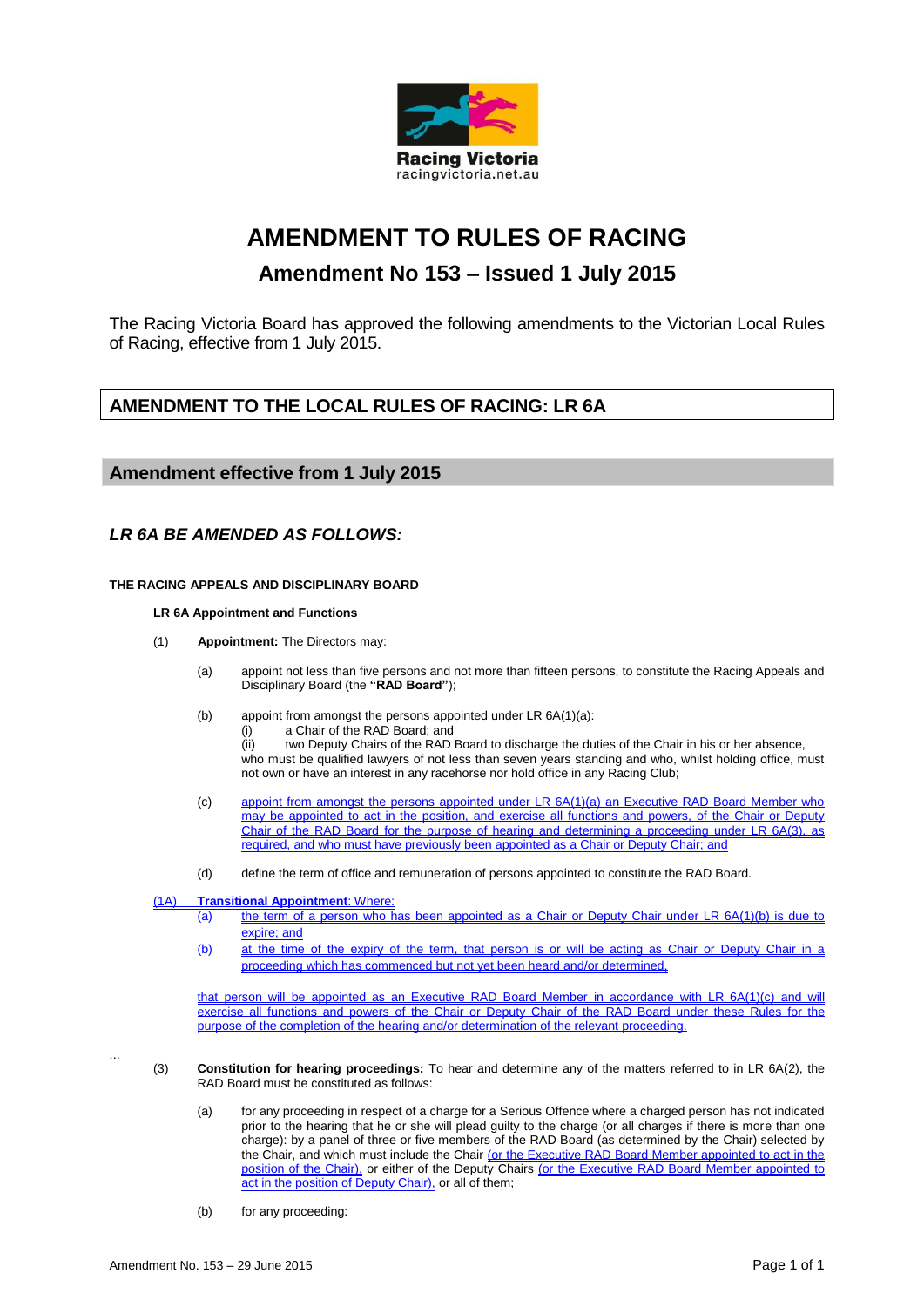- (i) in respect of a charge for a Serious Offence where the charged person(s) has (or have) indicated prior to the hearing that he or she (or they) will plead guilty to the charge (or all charges if there is more than one charge); or
- (ii) which arises pursuant to a decision referred to in LR 6A(2)(a)-(d), or pursuant to any matter referred in accordance with LR 6A(2)(f):

by the Chair <u>(or the Executive RAD Board Member appointed to act in the position of the Chair)</u> or a Deputy Chair <u>(or the Executive RAD Board Member appointed to act in the position of the Deputy Chair)</u> sitting alone or, if so directed by the Chair in his or her discretion in respect of a particular proceeding, a panel of three members of the RAD Board selected by the Chair which must include the Chair (or the Executive RAD Board Member appointed to act in the position of the Chair) or either of the Deputy Chairs (or the Executive RAD Board Member appointed to act in the position of Deputy Chair) or all of them;

(c) in the event of the Chair<sub>4</sub> and the Deputy Chairs and the Executive RAD Board Member being not available for a particular proceeding, another member of the RAD Board who is a qualified lawyer of not less than seven years standing may be selected by the Chair or either of the Deputy Chairs to act as Chair for that proceeding.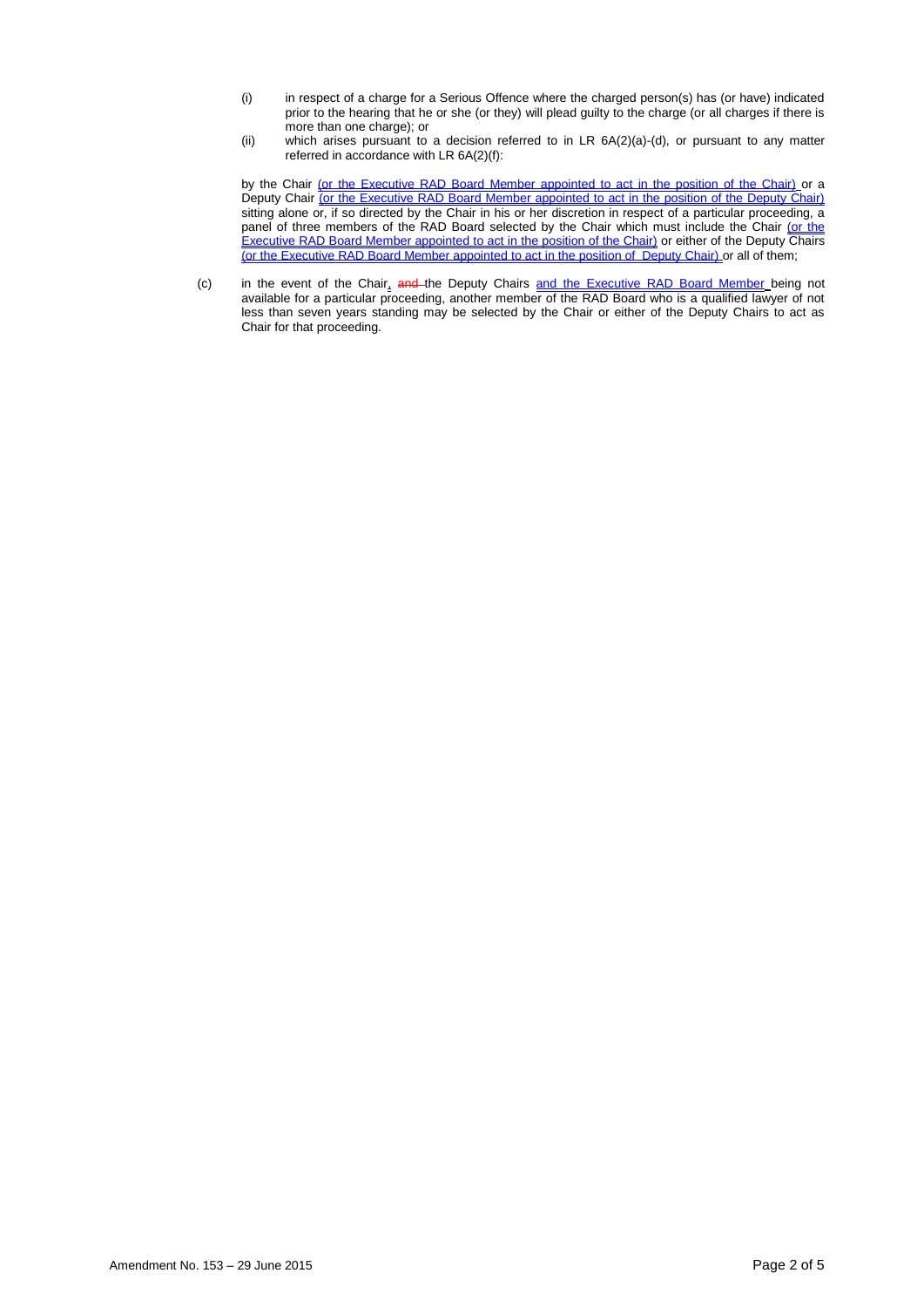Racing Australia (formerly the Australian Racing Board) has approved the following amendments to the Australian Rules of Racing, effective from 1 August 2015.

# **AMENDMENT TO THE AUSTRALIAN RULES OF RACING: AR 45B**

### **SUMMARY OF AMENDMENT**

Currently AR 45B provides that a horse that is aged 12 years or more 'shall not be permitted to start in any race unless it has undergone a pre-race veterinary examination which satisfies the Stewards that the horse should be permitted to start.' The effect of this rule is to allow horses aged 12 years or more to race, but only after a veterinary examination which is to the satisfaction of the Stewards.

The Australian Racing Board sought advice from the Veterinary and Analysts Committee (VAC) in respect of an appropriate compulsory retirement age of horses. The critical premise of the advice obtained was the fundamental importance of animal welfare, and related public perception.

The VAC's advice, which is supported by data, research and sound welfare policy, recommended a new rule which prohibits horses from racing once they reach 13 years of age, and also that more stringent steps be taken to approve 12 year old horses to race.

Furthermore, VAC recommended that AR 45B be re-drafted to require that any horse aged 12 years must obtain the Stewards' permission to race during its 12 year old racing season.

The re-drafted rule sets out more comprehensive provisions in respect of how the Stewards' permission is to be granted.

### **Amendment effective from 1 August 2015**

### *AR 45B BE DELETED AND REPLACED AS FOLLOWS:*

**AR 45B A horse that is aged 12 or more years shall not be permitted to start in any rate in any rate** veterinary examination which satisfies the Stewards that the horse should be permitted to start.

#### **AR 45B**

(1) Subject to AR.45B(2), a horse that is aged 12 years is not permitted to race.

(2) The Stewards may give their express permission for a horse aged 12 to start in a race or races during its 12 year old racing season, if:

a. the trainer provides to the Stewards a veterinary report in respect of the horse's condition and suitability to race, and any other information, examination or report as required by the Stewards; and b. the Stewards are satisfied that the horse is suitable to race.

- (3) Any permission granted by the Stewards pursuant to AR 45B(2) expires at the conclusion of the horse's 12 year old racing season, or earlier as provided by the Stewards.
- (4) Upon a horse turning 13 years of age, it is immediately retired and de-registered under these Rules and is ineligible to race, trial or be trained.
- (5) If a horse aged 12 participates in any race without permission given by the Stewards in accordance with this rule or if a horse over 12 years participates in a race: a. the trainer and any other relevant person may be penalised; and/or
	- b. the horse may be disqualified for the relevant race.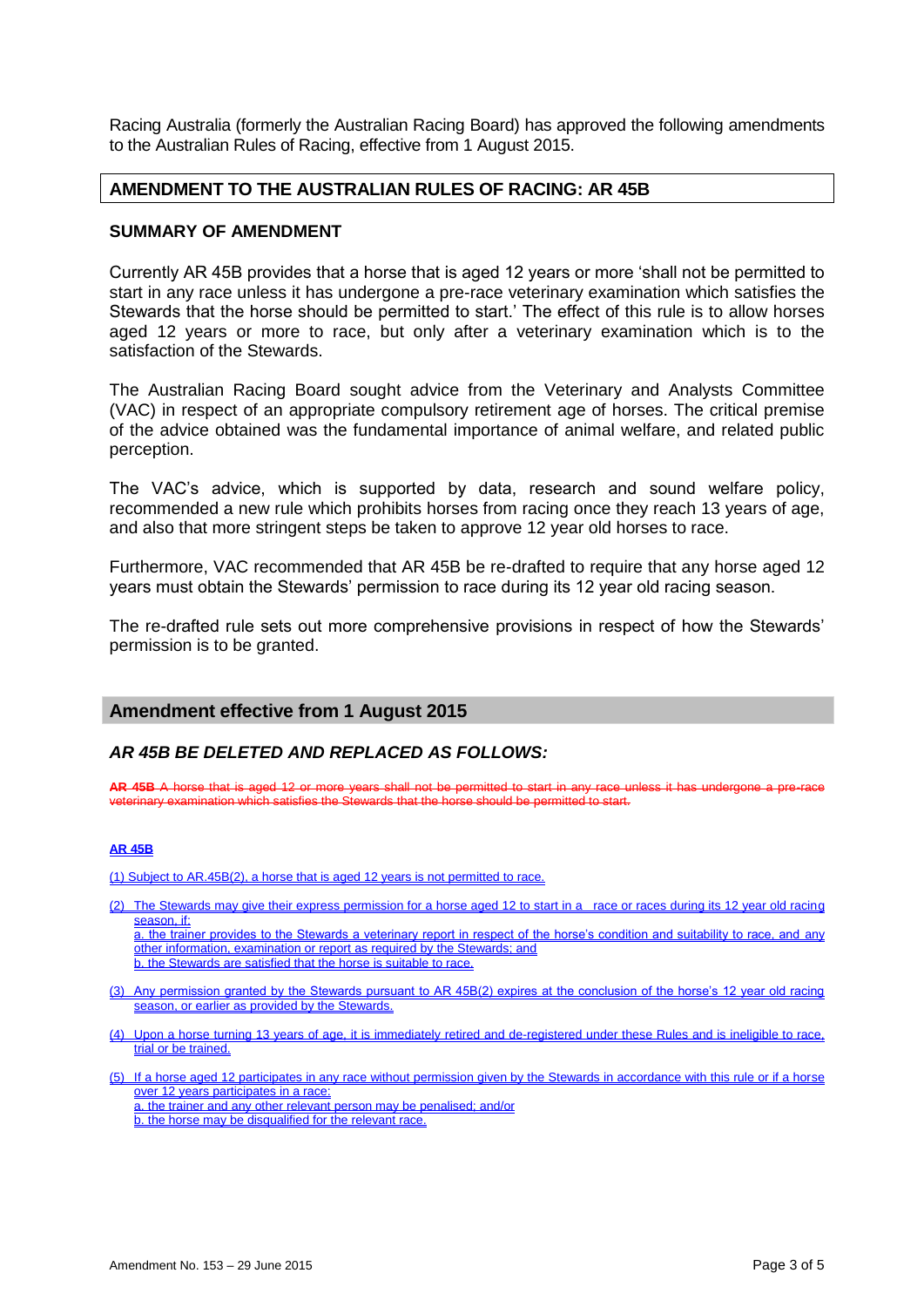The Racing Victoria Board has approved the following amendments to the Racing Victoria Bookmakers' Licence Levy Rules 2012, effective from 1 August 2015, subject to the relevant Ministerial approvals.

# **AMENDMENT TO THE RV BOOKMAKERS' LICENCE LEVY RULES 2012**

# **SUMMARY OF AMENDMENT**

In May 2015, the Racing Victoria Board approved a new race fields policy for 2015/16 providing for an increase of the 1.0% turnover threshold from \$5.5 million to \$15 million to assist smaller wagering service providers, including on-course bookmakers, to remain viable and to continue to service all punters.

Under the *Gambling Regulation Act 2003*, Victorian bookmakers are exempt from requiring approval to publish or use Victorian race fields. In order to ensure there is no discrimination between the treatment of local bookmakers and their out of state counterparts, the structure of the levy payable by Victorian bookmakers under the *Racing Victoria Bookmakers' Licence Levy Rules 2012* has mirrored the prevailing race fields product fee.

Accordingly, amendments of the levy rules have been approved which will apply the \$15 million threshold to all bookmakers and replace the previous provision where bookmakers within partnerships could aggregate their collective turnover for the purposes of calculating their assessable turnover. The amendments will also update a reference to provisions of the *Gambling Regulation Act 2003* as a consequence of the amendments to the Act coming into operation on 1 July 2015.

The new threshold will benefit any bookmakers who were previously exceeding or likely to exceed the \$5.5 million threshold. The dismantling of the partnership provision means that the threshold applicable to partnerships of three or more bookmakers will slightly decrease. For example, the threshold for a partnership of three bookmakers was previously \$16.5 (\$5.5 million  $x$  3) million, but will now become \$15 (\$5 million  $x$  3) million. However, based on 2014/15 turnover performance levels, this change is unlikely to have any adverse impacts on any partnerships in the foreseeable future.

Amendments to the rules require the Minister's approval under the *Racing Act 1958* which in turn is subject to compliance with the requirements of the *Subordinate Legislation Act 1994.*  Those requirements include the need for the preparation of a Regulatory Impact Statement unless the Minister grants an exemption on the basis that the rules do not impose a significant economic or social burden on a sector of the public.

# **Amendment effective from 1 August 2015**

# **(Subject to relevant Ministerial approvals)**

# *RVL BOOKMAKERS LICENCE LEVY RULES BE AMENEDED AS FOLLOWS:*

#### **2 DEFINITIONS AND INTERPRETATION**

#### **2.1 Definitions**

**"Wagering Service Provider"** means a wagering service provider as defined in Chapter 4, Part 2, Division 1A of the Gambling Regulation Act.

**...**